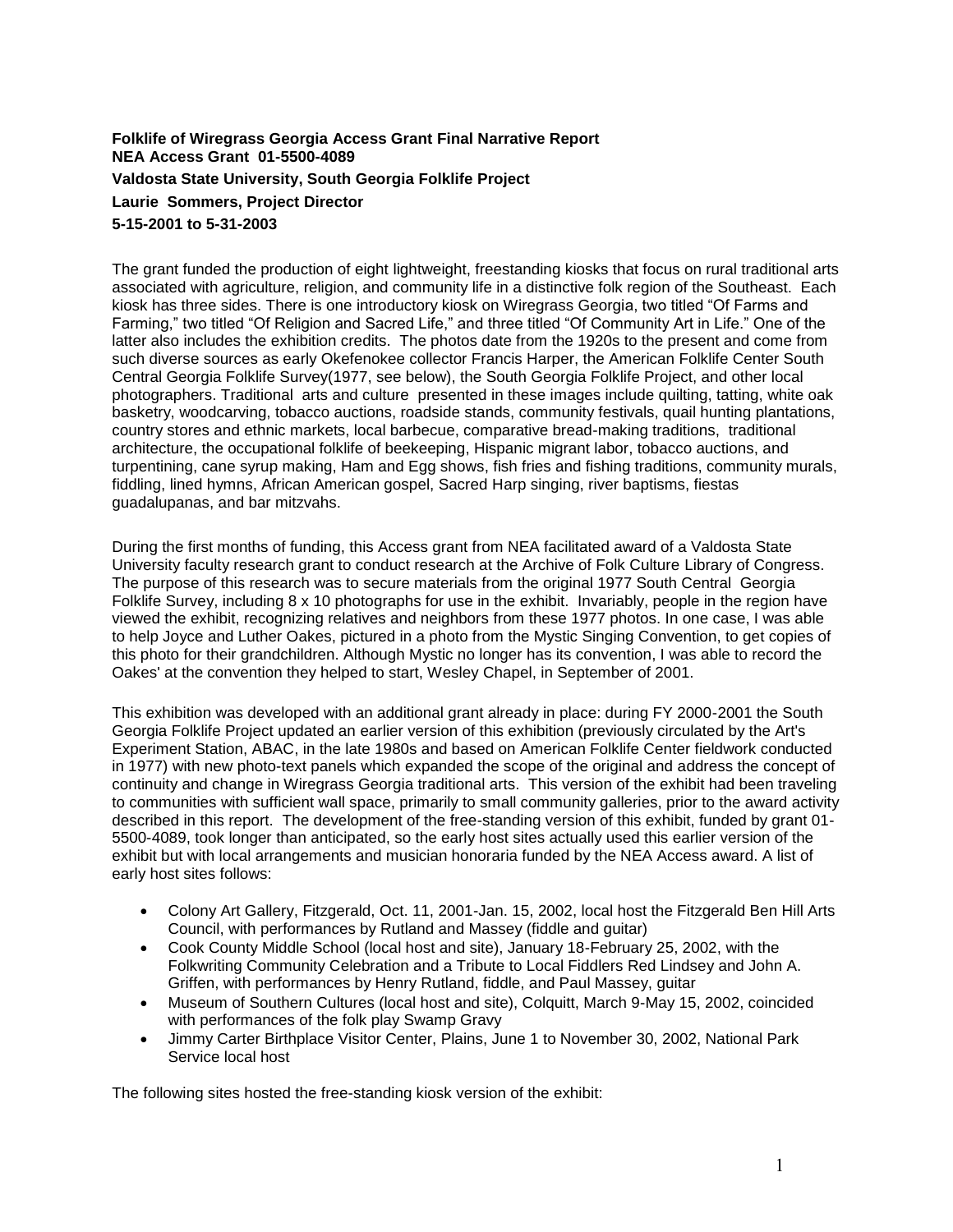- Valdosta State University Fine Arts Building (Valdosta), Jan. 6-23, 2003, local host South Georgia Folklife Project and VSU College of the Arts
- Homerville Municipal Complex, Feb. 3-Mar. 3, 2003, City of Homerville and Huxford Genealogical Society, local hosts, with performance by the Flat Top Travelers, bluegrass and old time country
- Roddenberry Memorial Library (Cairo) (site and local host), March 5-April 20, 2003, with performance by South Georgia Grass
- James Earl Carter Library (local host Georgia Southwestern, Americus), April 21-May 9, 2003, coincided with GSW's Springfest, for which the exhibit was the culminating event, including performance by the Freedom Singers of the Albany Civil Rights Movement Museum (African American spirituals and freedom songs)
- Southwest Georgia Regional Library (Bainbridge) (site and local host), May 9-June 25, 2003, performances by Jerry Murkerson Band (bluegrass) and Gayle Grimsley (African American hymn lining)

The primary problem encountered in implementing this project was audience development. The opening receptions were timed where possible to coincide with some other planned event to guarantee an audience. At the last three sites I billed the opening as a "concert" or performance for the featured musicians, and this seemed to help attendance. Placing the exhibit in library entrances and hallways proved to be a good way to ensure exposure to a cross-section of the community. Local gallery spaces usually only attract a small (generally "white") segment of the population.

The exhibit was intended to work with the Folkwriting curriculum (subtitled Lessons on Place, Heritage, and Tradition for the Georgia Classroom), recently developed with a Georgia Humanities Council grant. At Cook Middle School (which had teachers who participated in Folkwriting's development) I had hoped to have more involvement by teachers and students, including Folkwriting and additional activities developed specifically to go with the exhibit. Unfortunately, most teachers at Cook thought the exhibit was too politically correct (because it included images of Mexicans, Jews, Asians, and Native Americans, for example) and refused to have anything to do with it. The positive side of this development was that it inspired a new project to focus on cultural diversity in the region (funded by a new NEA Access grant). I really would have needed another staff person to coordinate with local teachers to use these educational resources more effectively. I plan to have both the exhibit and Folkwriting online in the future, so hopefully these two resources will finally be able to work together as I envisioned. At the Fitzgerald and Americus locations, 4<sup>th</sup> grade and college students respectively did writing assignments around the exhibit, and the Museum of Southern Cultures in Colquitt adapted their own "word web" activity. At Cook Middle School, the opening coincided with the grand finale of the Folkwriting Project, with exhibits and reading of student work and a youth fair.

In terms of impact on the organization, this exhibition helped the SGFP better reach an underserved rural population of the general public, and to a lesser extent educators and students, and complemented VSU's ongoing efforts in outreach and cultural enrichment for the region. It provided increased visibility for the SGFP and Valdosta State in the host communities and has established some new partners and collaborators. The host communities, especially local libraries, have been very pleased to have a free, high quality exhibition available that deals with local culture. Based on this interest, the tour schedule was changed from the original grant outline to include more libraries as hosts. Americus, Colquitt, and Bainbridge were added to the tour roster due to word of mouth. Local newspapers have been very cooperative with coverage. The exhibit is continuing to tour after the end of the grant period.

Comments about the exhibit:

"An exhibit that gives one a sense of time and place to the culture and traditions of the area...an innovative project" Bob Hornbuckle, Valdosta Magazine, Summer 2003

"Being a public library in a small rural community carries an added responsibility of providing quality cultural enrichment for the residents. Thank you for helping us achieve that goal by making this outstanding collection of photographs available to the people of southwest Georgia." Susan Ralph, Southwest GA Regional Library, Bainbridge, May 20, 2003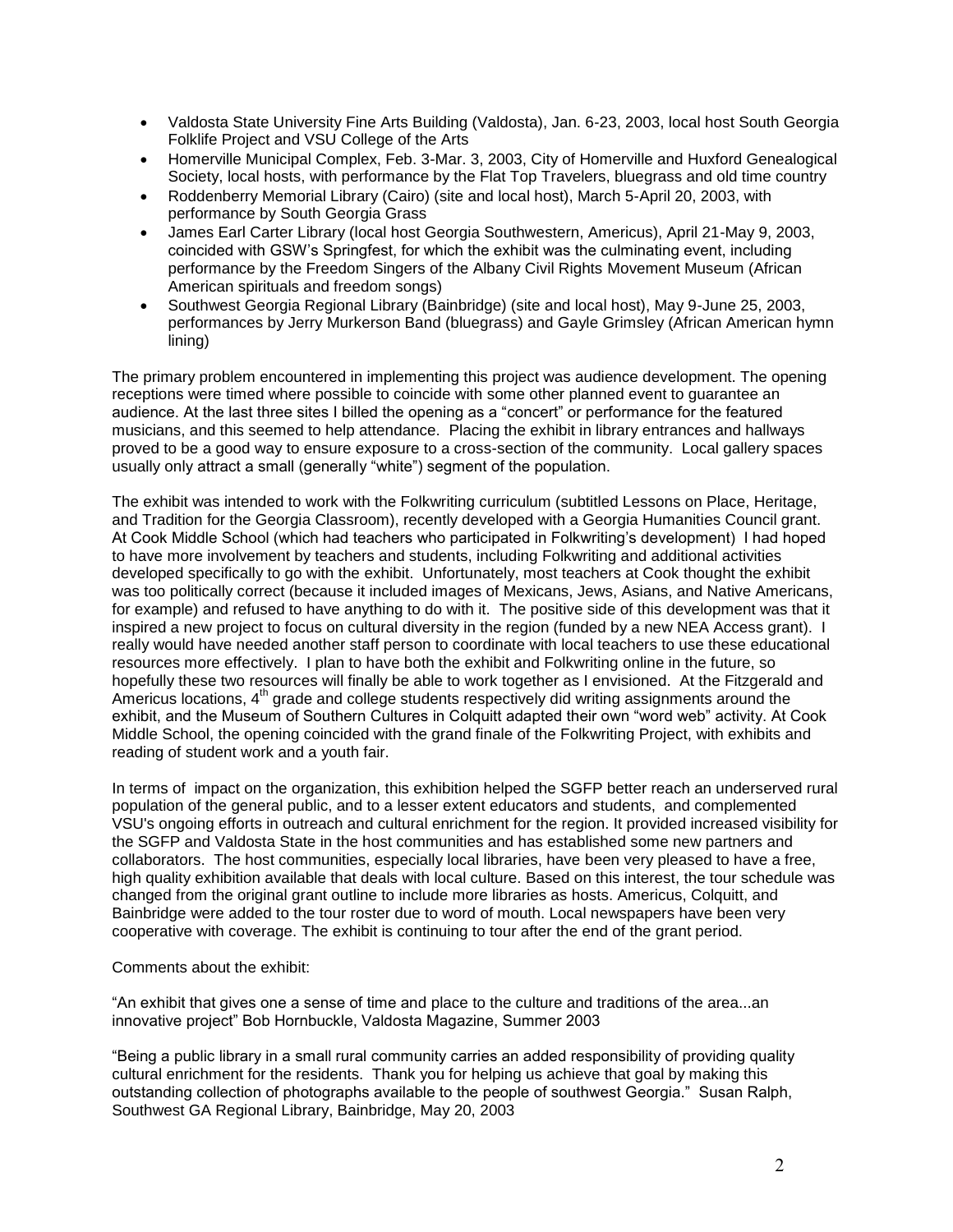On the Tribute to Cook County Fiddlers, Jan. 26, 2002 "'I thought it was very fitting,' Sarah Lindsey said. As the granddaughter to the late Red Lindsey, who was inducted in to the Atlanta Country Music Hall of Fame in late November, she remembers a great man who was a great fiddler. 'I think it's good that they're honoring the old ways that are being forgotten.'" In Valdosta Daily Times, 1-28-02